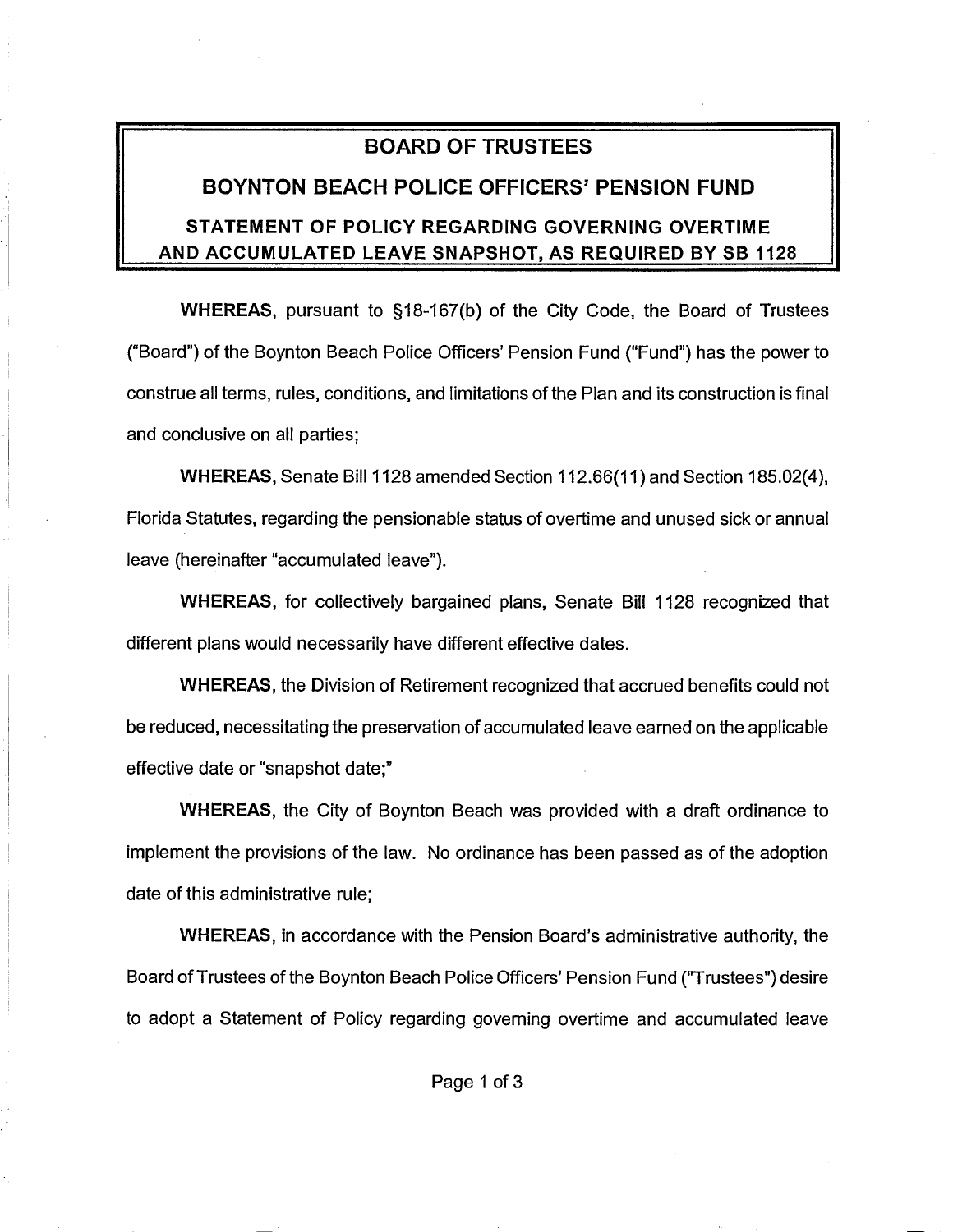accrued on or before June 17, 2013;

**NOW, THEREFORE,** it is hereby resolved that the following Statement of Policy Regarding Governing Overtime and Accumulated Leave Snapshot, As Required By SB 1128 is hereby adopted:

- 1. Effective June 18, 2013, overtime included in average final compensation will be limited to 300 hours per calendar year.
- 2. For all service earned on or after the June 18, 2013, average final compensation ("AFC") shall not include payments for accumulated leave, except as set forth below. For members hired prior to June 18, 2013, accumulated leave accrued as of June 17, 2013 (the "Snapshot Date"), shall be included in AFC. In such event, AFC shall include the lesser of:
	- a. the amount of accumulated leave accrued on the Snapshot Date ("the High Watermark"); or
	- b. the actual amount of accumulated leave for which the member receives payment at the time of retirement (or entry into the DROP). The accumulated leave balance on the Snapshot Date shall be treated as a High Watermark, regardless of whether the accumulated leave balance fluctuates prior to retirement.
- 3. While the member may be entitled to cash out additional accumulated leave above the High Watermark, any accumulated leave above the High Watermark shall not be included in the calculation of the member's AFC.